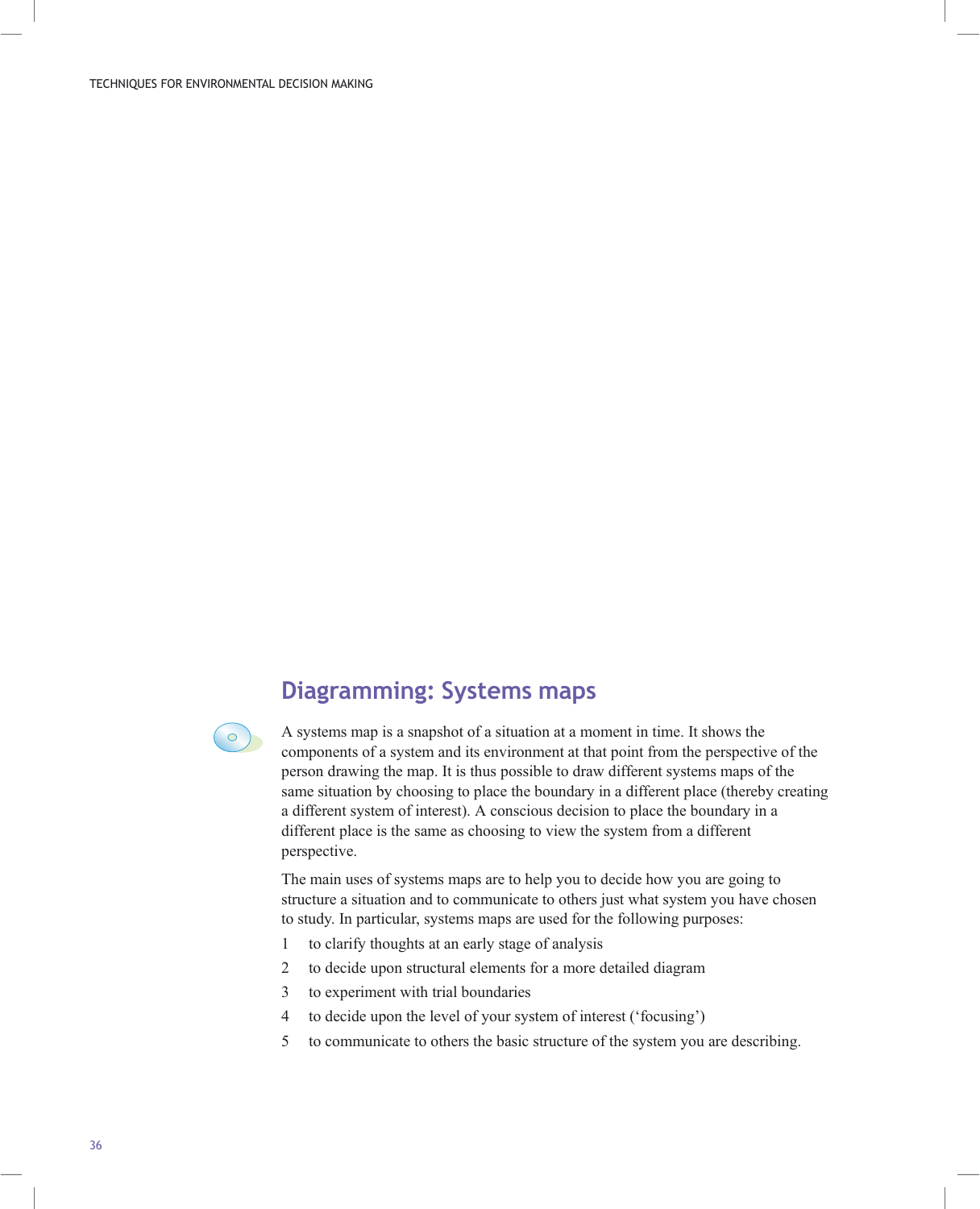## **Elements**

The elements of a systems map are:

- blobs
- . words
- . a title.

N.B. linking lines, arrows, etc. are not permitted elements.

## **Conventions**

- 1 The lines around the blobs (1–6 in Figure 22 ) represent boundaries of system components.
- 2 Words (e.g. aaa, bbb, ccc) are used to name each system or component.
- 3 Blobs (5 and 6) outside the main system boundary (1) represent components of the environment.
- 4 Blobs (2, 3 and 4) inside the system boundary (1) represent components of the system. Components (e.g. 3) can be shown as grouped into sub-systems (2).
- 5 Blobs may overlap only if some components (which need not be depicted) are clearly common to both.



Figure 22 Format of a systems map

## Guidelines

- 1 Identify and write down in the form of blobs all the elements in the situation. In a second iteration assemble all like elements together and draw in system and subsystem boundaries.
- 2 Make clear which is 'the' system boundary. The system boundary can be emphasised by the use of colour, by giving it a name, or by a thicker line. A dashed line can be used to emphasize that the boundary is subjective and tentative.
- 3 Irregular blobs are normally preferable to regular boxes. Boxes imply that (sub-) systems are clearly defined, which is seldom the case, and have the practical disadvantage that the eye finds it hard to distinguish between a series of parallel lines.